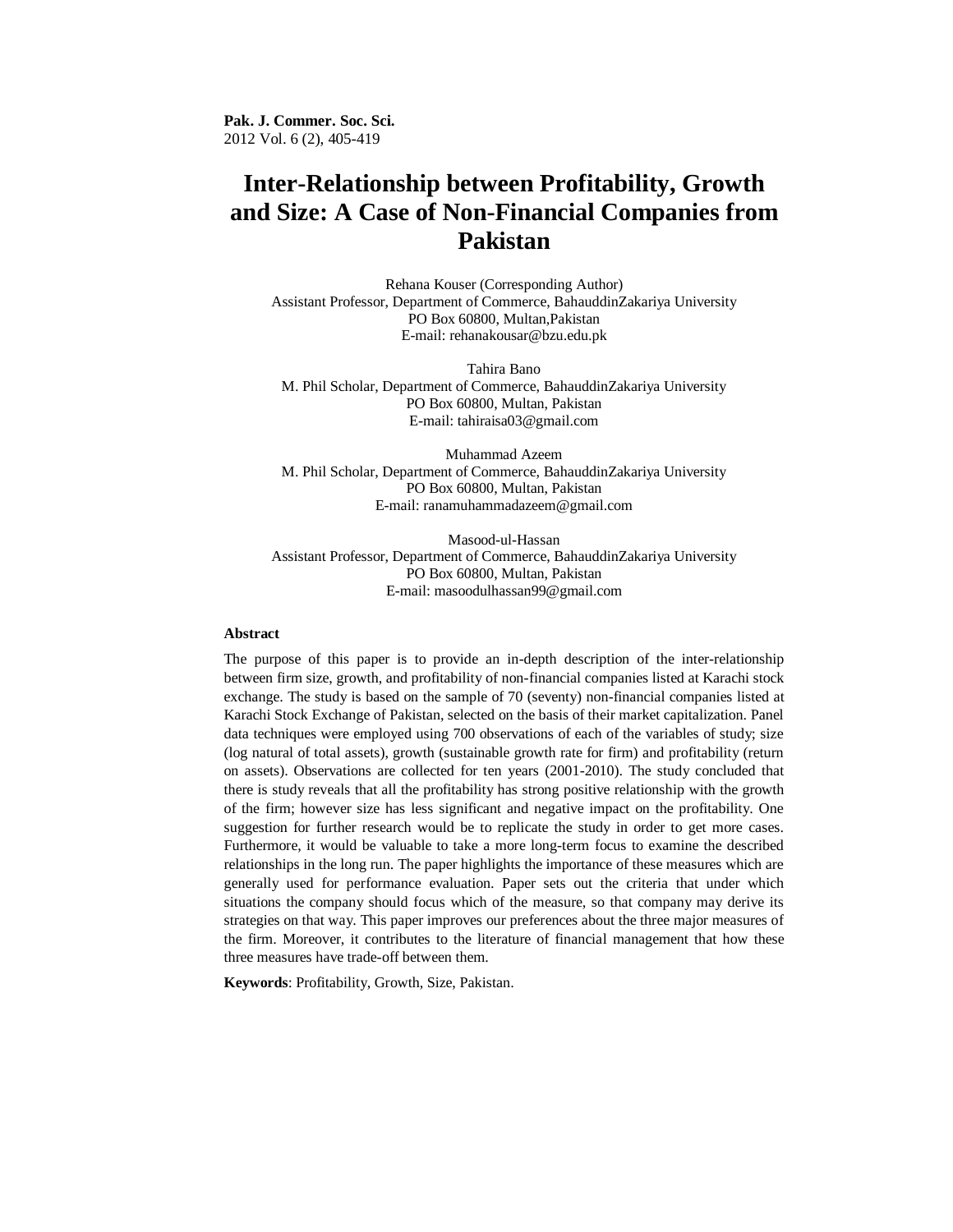#### **1. Introduction**

Organizations have different mission and objectives which predominantly can be observed in their strategies. Some of the major aims are size, growth and profitability. There is a long debate that which factor either size or growth becomes the major source of increase in profitability. Lots of researches have been done to conclude this debate.

As far as growth is concerned it is very critical factor for the success of the business, more over it also become the source of evolution and development of a country's economy (Asimakopoulos, Samitas and Papadogonas, 2009). According to Vijayakumar and Devi (2011) growth is considered an ongoing, orderly and organized process, and the profitability has a great influence on it.

Increase in growth requires a formal behavior of employees and the employer at the workplace, and this behavior takes a long time to achieve. It requires the elimination of informal relationship that also reduces the profitability of the firm. According to another point of view, employees are motivated to achieve growth for their future benefits associated with profitability and growth of the firm. The dedication of employees improves their performance resulting in higher growth and profitability (Serrasqueiro, 2009).

Growth is a gradual process and in the context of the firm, it can be defined as an increase in the sales of company, expansion of business through acquisition or merger, growth of the profits, product development, and diversification and also an increase in the number of employees of the firm. Current year sales minus prior year sales and the whole divided by prior year sales is used by many studies to measure the growth rate. This is also called growth in sales. Many studies have chosen sales growth because it is easy to calculate. Change in demand of product or service of the company also changes the sales of that company, and demand is the predictor of growth (Vijayakumar and Devi, 2011). The other measures of the growth can be the increase in asset, increase in the number of employees and increase in the branches of the organization. We have used sustainable growth rate (SGR) for this purpose because SGR tells us that how much growth a company can achieve without external financing in business. In other words, the growth achieved through internal sources of company is called sustainable growth rate.

Profitability is one of the main subjects of concern in this study. It can be defined as the earning of the firm or consistency of cash inflows of the firm. It is influenced by a number of factors such as firm size, exports of the firm, reliance on debt, age, fixed asset growth and sales growth. There are many methods to measure profitability such as return on assets (ROA), return on equity (ROE) and return on sales (ROS). We are using all of these three measures in our study. ROA is the measure of how well a company uses its assets to generate profit. ROS is earning of the firm from every rupee of the sale and shows a short-term performance of the company. ROE is the measure of the firm to earn a profit from the money invested by the shareholders. ROA and ROE give a long-term view of the performance of the firm (Vijayakumar and Devi, 2011).

Most of the studies showed disagreement on the measure of firm size. It can be measured through total assets, total sales, and employment or through total profits. We have chosen the log natural of total assets for that purpose which is mainly adopted by other researches as well.

Owing to these reasons, the relationship between growth and profitability is needed to be identified. The industry factors, economic conditions and competition have great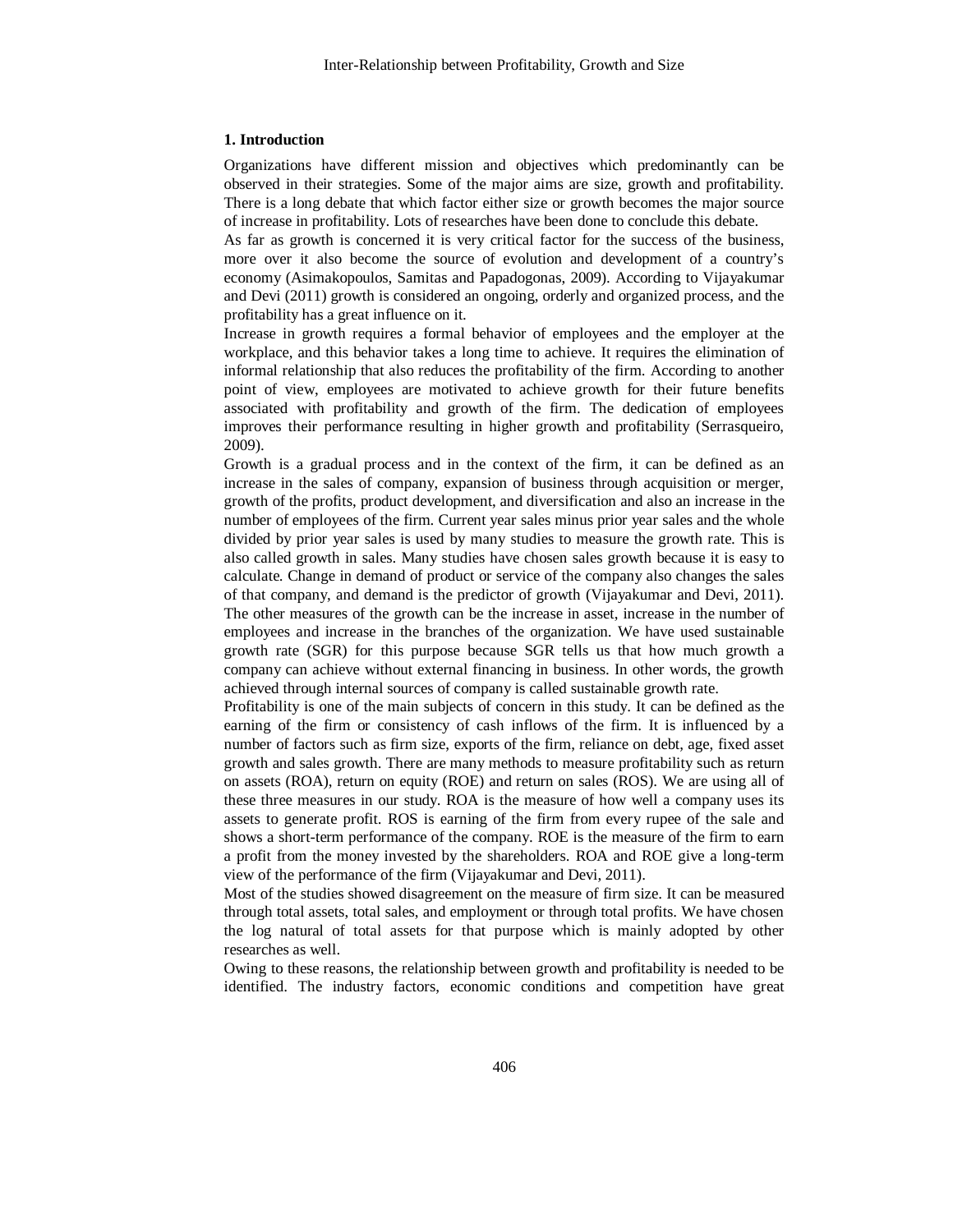influence on growth and profitability. These two factors are also closely related to the firm size which is an important indicator of both, of them. Companies need to create balance between them to work efficiently and for the progress of the stakeholders.

The study intends to answer: Is there any relationship between firm growth, size and profitability? There is no general agreement on how the firm size and growth are related to firm profitability. The gap is found in past literature. Up till now there is no study in Pakistan that covered the gap. So we are going to fill that gap. The major objectives of the research are:

- a) To empirically test the relationship between firm size and profitability.
- b) To empirically test the relationship between firm growth and profitability.
- c) To empirically test the relationship between firm size and the growth.

## **2. Literature Review**

## *2.1 Early Theories of Profitability and Growth*

There are many theories on growth and profitability that show different perspectives of the relationship between them. Some of them are given below:

Persistence of Profit

This theory was presented by Mueller in 1977. According to him due to tough market competition among companies, the profit of the firm reaches up to an average value called certain value. This study reveals that there are no barriers for entry and exit so the profit of the company in the long run reaches an average value.

b. Growth of the Fitter

This theory was presented by Alchian in 1950. According to this theory, fitness is depicted by the firm profit, and the profitable firms grow and survive in the market while the other firms exit due to poor performance.

c. Theory of Financing Constraint

This theory states that the companies which generate profit and then retain it use that profit to avail good growth opportunities while the companies having no or low profits cannot avail good investment opportunities, so they do not grow rapidly; Jang and Park (2011).

d. Classical Recardian Hypothesis

The profitable companies avail growth opportunities and further exploit more opportunities either more or less profitable than previous growth options so generate more profits. This theory describes three things:

- 1. In the long run, profit rates reach to zero.
- 2. Growth is enhanced by high profits.
- 3. Profit is impeded by the increase in growth.
- e. New Classical Theory

This theory states that most advantageous growth options are availed first by a firm and after that less advantageous options are exploited.

f. Agency Theory

When the managers have internal finance, they can invest it in less profitable projects or even in the projects of negative net present value due to their personal interest. So the profitability of the firm is declined (Soininen, Martikainen, Puumalainen and Kylaheiko, 2011).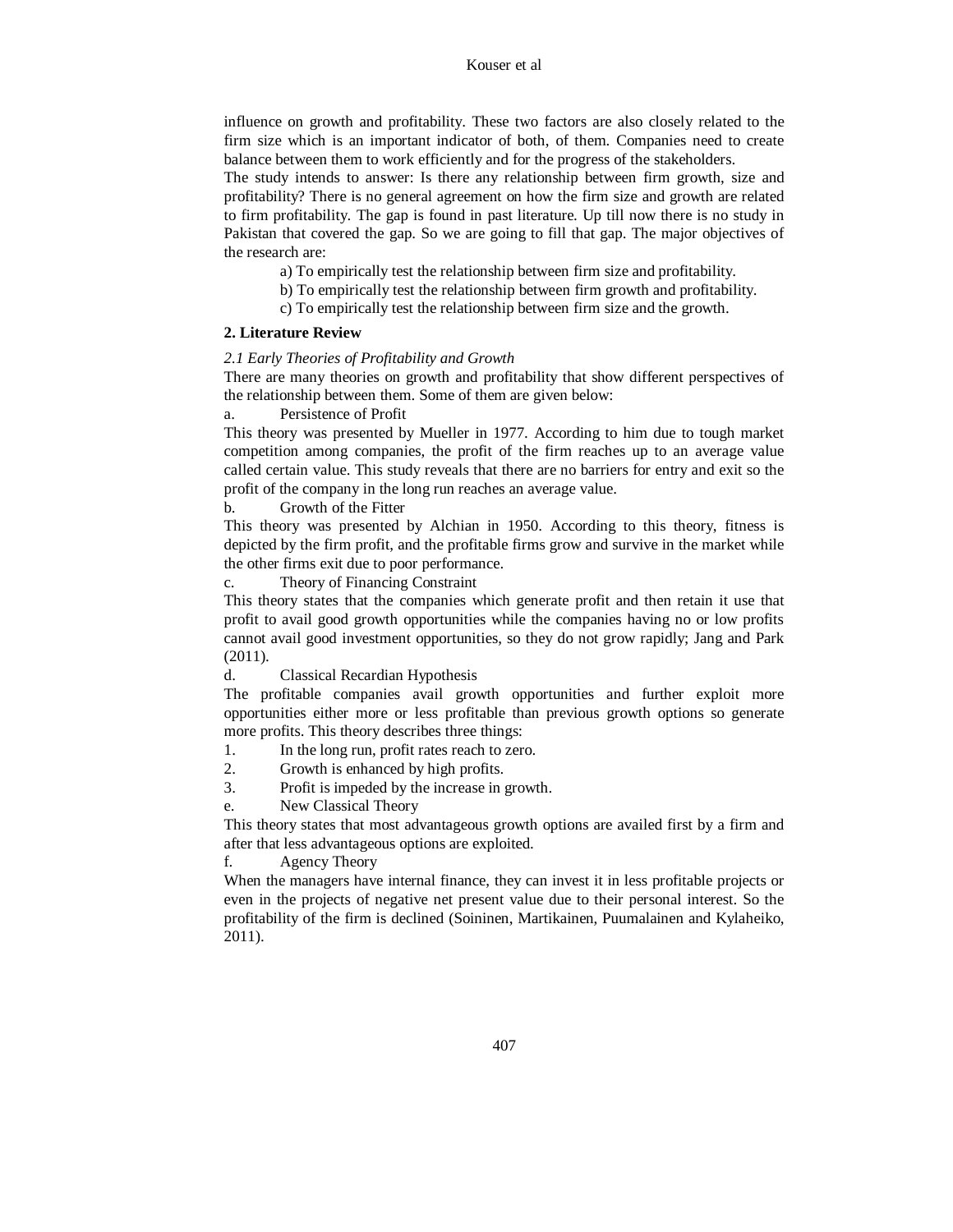#### g. Hypothesis of Growth Maximization

This hypothesis states that the managers choose the growth maximization as an objective of the firm and not the profit. So the competitive relationship exists between firm profit and firm growth (Marris, 1964; Mueller, 1972).

h. Kaldor-Verdoorn Law

According to this law, the productivity of a firm can be increased by enhancing the firm growth and when productivity is increased, the sale also increases thus increasing the profit of the organization (Kaldor, 1966).

#### *2.2 Relationship between the Profitability and Growth*

Growth and profitability both are of great concern for the organization but there is still no generalized relationship between them. Lot of research has been conducted to find that relationship but there is no mutual agreement among all of them. Different studies showed the different results, some of them are given here. Jang and Park (2011) worked to find out relationship between firm profitability and growth. They argued that increasing profit also increases growth, but the profitability is impeded by an increase in growth. The other researchers argue that profit of the firm has a positive effect on the growth (Goddard et al. 2004; Coad 2007, 2009). Bottazzi et al. (2001) used productivity as a measure of profit rate and argued that profit is not related to growth. Chandler and Jansen (1992), Mendelson (2000) and Cowling (2004) used increase in sales as the growth predictive and found that profit and sales growth are positively correlated to each other. According to Markman and Gartner (2002) there is no relationship between growth and profitability. Reid (1995) found that profitability is negatively affected by growth. Greiner (1972) said that the relationship could be positive or negative between the profitability and growth of the company. Lieberman and Mongomery (1988) viewed that the firms moving first in the market capture the large market share and create long lived competitive advantage, and due to this companies grow and earn the profit.

Hoy (1992) reported that firm profitability is negatively correlated with the increase in growth. Fitzsimmons, Stephen and Douglas (2005) referred Sexton et al. (2000) as when a company grows at a constant rate, which is also called sustainable growth rate, and then the growth is correlated to the profit of the firm. Marris (1967) was also in favor of achieving maximum sustainable growth. According to Macmillan and Day (1987) when firms work on a large-scale and rapidly enter into the market then these firms realize high profits due to the high and rapid growth of the business. Greiner (1972) said that there can be positive or negative relationship between the profitability and growth depending on the management behavior. He reported that when managers motivate employees, they perform better and then companies grow and earn profitability. Bartel (1995) stated that job performance is improved by increase in productivity, and productivity can be increased by the proper training of employees. This increase in job performance also enhances profitability of the firm. Roper (1999) and Gschwandtner (2005) found no relationship between these two terms. Serrasqueiro (2009) worked on the Portuguese companies and found a positive relationship between profitability and growth.

The small firms usually rely on internal finance for the expansion of their business and avoid the external financing. This creates a positive relationship between growth and profitability. When organizations do no diversify and reduce margins to earn the profit from existing market then growth achieved may has a negative relationship with profitability (Glancy, 1998).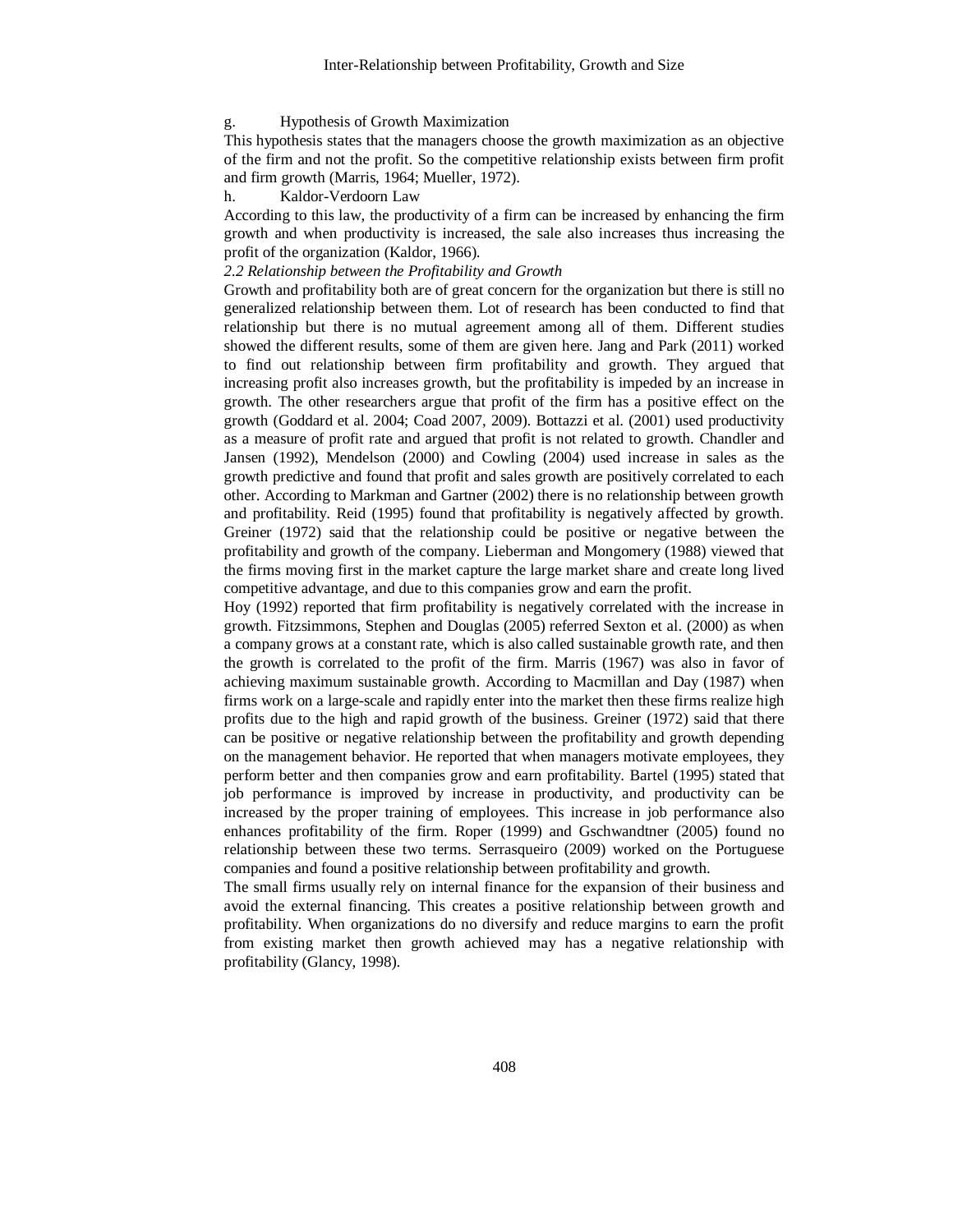Statistical properties of growth and profit are totally changed from each other. The consistency is found in profit rates, and they show positive correlation (Mueller, 1977; Dosi, 2005). Random walk is followed by the growth rates (Geroski, 2000). According to Geroski and Mazzucato (2002) the profit and the growth are in harmony with each other. According to Penrose (1959) profit rates experience reduction due to the increase in growth.

Chandler (1996) studied that growth of the firms vary with the time. The sales growth of one year cannot truly show the position of the firm. Delmar et al., (2003) argued that growth patterns at different time spans cannot be predicted by the mean growth. The studies often use sales growth as the measure of the firm growth and these want a high growth rate to show a better performance (Fitzsimmons et al., 2005). The high growth does not always mean that company is performing well. Similarly the low growth also does not mean that the company is performing poorly (Chandler and Baucus, 1996).

*2.3 Relationship between Size and Profitability*

Size is an important determinant of profitability. There are a few studies that discussed this relationship. Papadogonas (2005) stated that size is positively related to the profitability. McConnell (1946) and Alexander (1949) could not find any relationship between firm size and average rate of return. According to Glancey (1998) when larger firms take advantage of the scale economies then a positive relationship is expected between profitability and size of the firm. When owners of a firm struggle to gain profit for expending business or increasing their personal income, then organizations become large. When the management of small firms is interested in non-monitory returns then the firms gain low profitability. There can be a positive relationship of firm size and profitability but at a specific threshold size, it may become negative (Amato and Wilder, 1985).

#### *2.4 Relationship between Size and Growth of the Firm*

Firm size and the growth relationship are studied by many researchers and the work of some of them is given here. Gibrat in 1931 worked on the relationship of firm size and growth. His findings are known as Law of Proportionate Effect (LPE). According to this law, size and growth are not dependent on each other. When the size and growth are independent and unrelated then firm growth increases or decreases arbitrarily and there is unlimited variance of firm size. This law also foretells that past growth does not depict future growth of the firm. Many researches were conducted to check LPE and past studies verified the law (Hart and Paris, 1956; Simon and Bonini, 1958; Hymer and Pashigian, 1962). Gibrat law was denied by many new researches (Singh and Whittington, 1975; Chesher, 1979; Kumar, 1985; Evans, 1987; Hall, 1987; Contini and Revelli, 1989; Wanger, 1992; Dune and Hughes, 1994; Reid, 1995; Hart and Oulton, 1996; Harhoff et al., 1998; Audsetsch et al., 1999; Wilson and Morris, 2000; Rufin, 2007). Evans (1987) and Hall (1987) commented that the acceptability of LPE is dependent on different classes of firm size.

Hart and Paris (1956) worked on the quoted companies in UK and the result supported Gibrat's law. They also found that small firms grew faster than old firms. Simon and Bonini (1958) worked on the US industrial firms. They took the sample of 500 corporations and depicted that firm's growth was unconnected to the size of the firm. Hymer and Pashigian (1962) took a large sample of 1000 firms in US. They measured the growth as the change in the assets of the company from one year to the other. No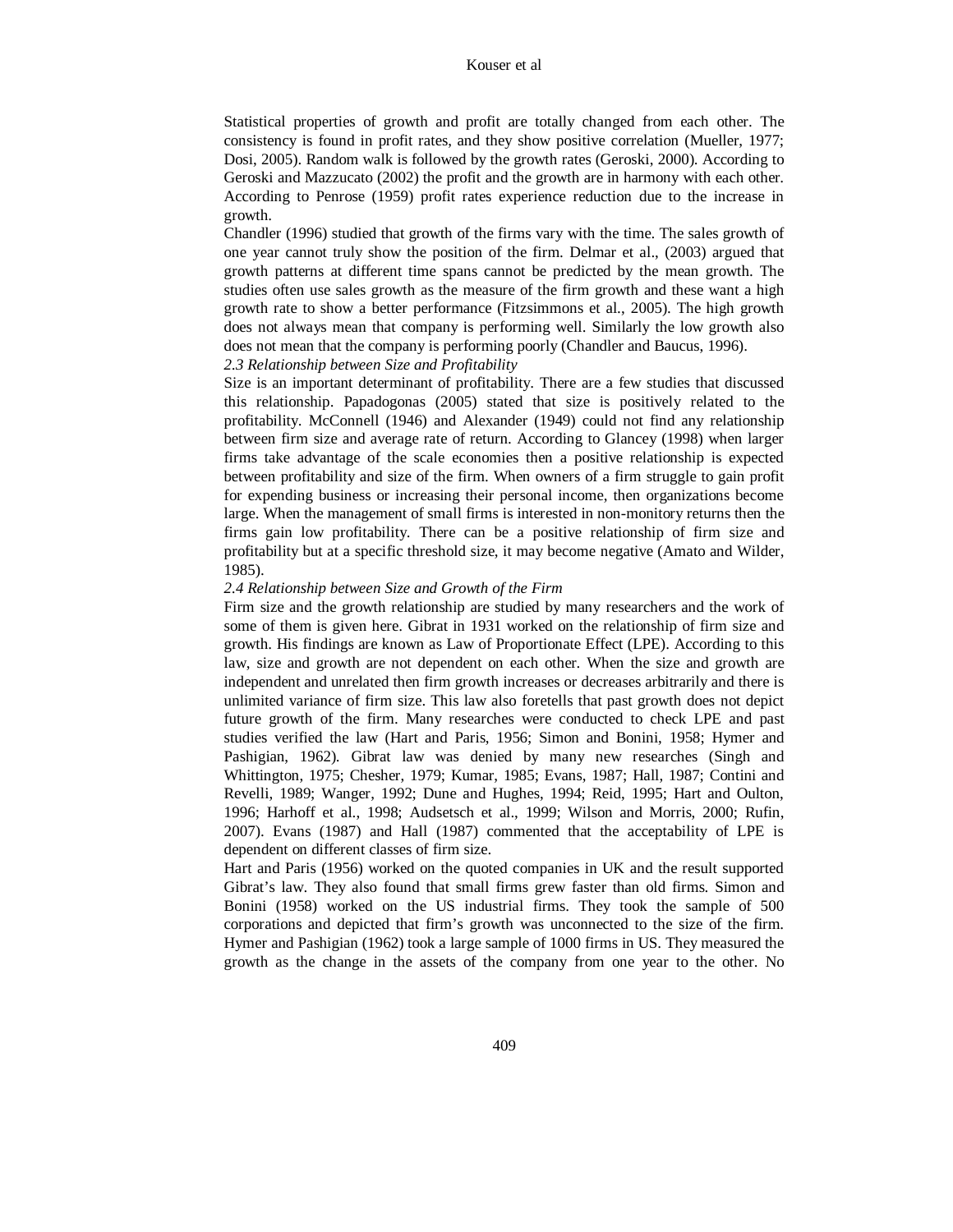relationship was detected between size and growth of the firm. They also investigated that the growth variance was negatively associated with firm size.

Glancey (1998) reported that the relationship between size and growth depends on managerial ability and objectives of the firm. If the entrepreneurs have ability and set objectives to increase the size of the organization then there can be a positive relationship between size and growth. Mansfield (1962) used data from US and found a negative relationship between firm size and growth. Das (1995) also found the same results. Hall (1987) also showed same results by the use of US data. Singh and Whittington (1975) used UK data and depicted a positive relationship between firm size and growth.

Kumar (1985), Evans (1987), Hall (1987), Dunne and Hughes (1994), Mata and Protugal (1994), Wanger (1994) and Baldwin (1995) showed that small firms rapidly grow than large firms. The reason behind is that small firms struggle to achieve economies of scale. Small firms grow rapidly than the large firms while the firms that have gained economies of scale cannot grow further, due to the reduction of cost up to a minimum level (Park and Jang, 2011). If they further move towards scale economies their fixed cost increases so growth is reduced. Kumar (1985) observed 1700 firms in UK that included both manufacturing and service oriented firms. His results depicted that the average growth of the small firms was greater than the average growth of the large firms. Mata in 1994 worked out on 550 Portuguese firms of manufacturing sector. He used the number of employees as a growth measure and found negative relationship between size and growth. Heshmati (2001) observed 8000 small firms in Sweden and measured the growth in three different ways. He used number of employees, sales and the assets as the measure of the growth. The results showed nonlinear relationship between the two. Andretch et al., (2004) argued that size and growth relationship depends on the nature of industry. Giardano, (2003) argued that this negative relationship decreases as the firm size increases and vice versa.

Every study has some limitations due to the scarcity of the resources. Some gaps of the previous studies are given below.

- 1. No study has generalized results about the relationship of profit and growth, size and growth and size and profitability.
- 2. No study has used all the possible measures of growth, profitability and size.
- 3. Most of the work is done on the large firms.
- 4. Only few researches have studied the interrelationship among firm size, growth and profitability together.
- 5. Most of the studies have not considered the time effect on growth.

#### *2.5 Hypotheses of Study*

The hypotheses are developed to test the relationship of the particular variables of study. Based on the previous literature and variables under study following hypothesis are designed:

*H1: ROA is significantly determined by firm size.*

*H2: ROA is significantly determined by growth.*

*H3: Growth is significantly determined by firm size.*

## **3. Research Methodology**

Based on the data type and previous research studies, we chosen panel data regression techniques. Panel data is the combination of the both cross sectional and time series observations. This sort of data is better to use for statistical inference, as discussed by Gujrati and Porter, (2005) and Baltagi and Recherche, (2009).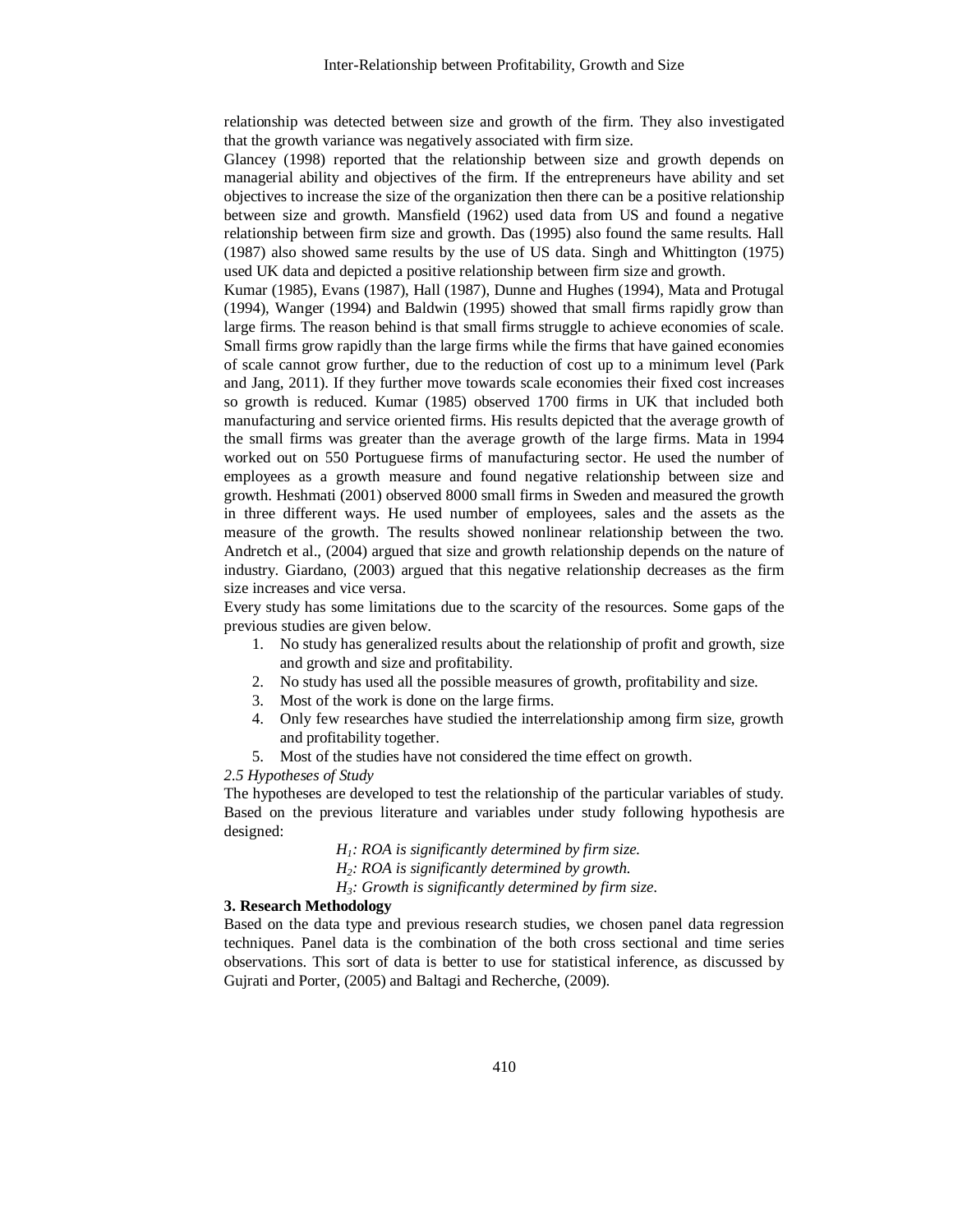Jang and Park (2011) also applied the fixed effects to test the relationship between firm growth and profitability of US restaurant industry. Here "α" is the intercept, "β1" is the slope coefficient of firm size, LNTA is the log natural of total assets that is used as measure of the firm size, "β2" is the slope coefficient of growth rate, "SGR" is representing the sustainable growth rate of the firm and "ε" is the error term. So the research model can be described as following:

 $ROA = \alpha + \beta$ 1 LNTA + β2 SGR + ε

Here ROA represents return on assets, ROE is abbreviation of return on equity and ROS represents return on sales. This model can be applied in two ways. In traditional way the regression is applied on the firm- year data. But the most effective approach is the panel regression analysis and we used it.

#### *3.1 Variables of Study*

The study includes three variables, the profitability, firm size and the growth. The profitability is further operationalized into return on assets, return on equity and return on sales, so there are five variables of study.

There are different ways to measure these variables and different studies have used different dimensions to measure it. For example the profit rate can commonly be measured through ROA (return on assets), ROS (return on sales) and ROE (return on assets). Many researchers have used ROA as the measure of profitability (Amato and Wildor, 1985; Glancey, 1998; Fitzsimmons et al., 2005; Asimakopoulous et al., 2009; Vijayakumar and Devi, 2011) because it truly reflects the positions of the company. It reflects that how much income is earned through the assets of the firm. Hall and Weiss (1967) have used ROE because it shows the profit earned by the equity holders. ROS is also used by many researchers (Fitzsimmons et al. 2005; Jang and Park, 2011; Vijayakumar and Devi, 2011) because it reflects the profit generated by the sales of the company. We used ROA as a proxy for the profitability.

The growth rate in many researches (Fitzsimmons et al., 2005; Serrasquerio, 2009; Asimakopoulous et al., 2009; Jang and Park, 2011) is sales growth because it is easy to get sales figures and it reflects the users' demand of products and services of company. We have used the sustainable growth rate because it is the growth rate that company can achieve without raising more capital. It is a true measure of the growth of a firm. The size of the firm is also an important determinant of firm profitability.

The proxies used by different researches to calculate size are employment, sales and assets. We have used the LNTA (log natural of total assets) and it is also used by different researchers (Hall and Weiss, 1967; Sumeuls and Smyth, 1968; Ammar, Hanna, Nordheim and Russell, 2003).

The proxies used in this study and their measurements are following:

1) Firm growth rate (sustainable growth rate  $=$  [(Retained earnings / Net income)  $*$  ROE]

2) Firm size (log natural of total assets)

3) Profit ((net profit before taxes / total assets)

*3.2 Population and Sampling*

To determine the relationship between firm size, growth and profitability the study intends to include all companies of non-financial sector of Pakistan listed in Karachi stock exchange based on the classification made by SBP (State Bank of Pakistan) in the statistical analysis report named "Balance Sheet Analysis" of Joint Stock Companies listed in Karachi Stock Exchange. The study is using the total '10' years of accounting data of non-financial companies of Pakistan.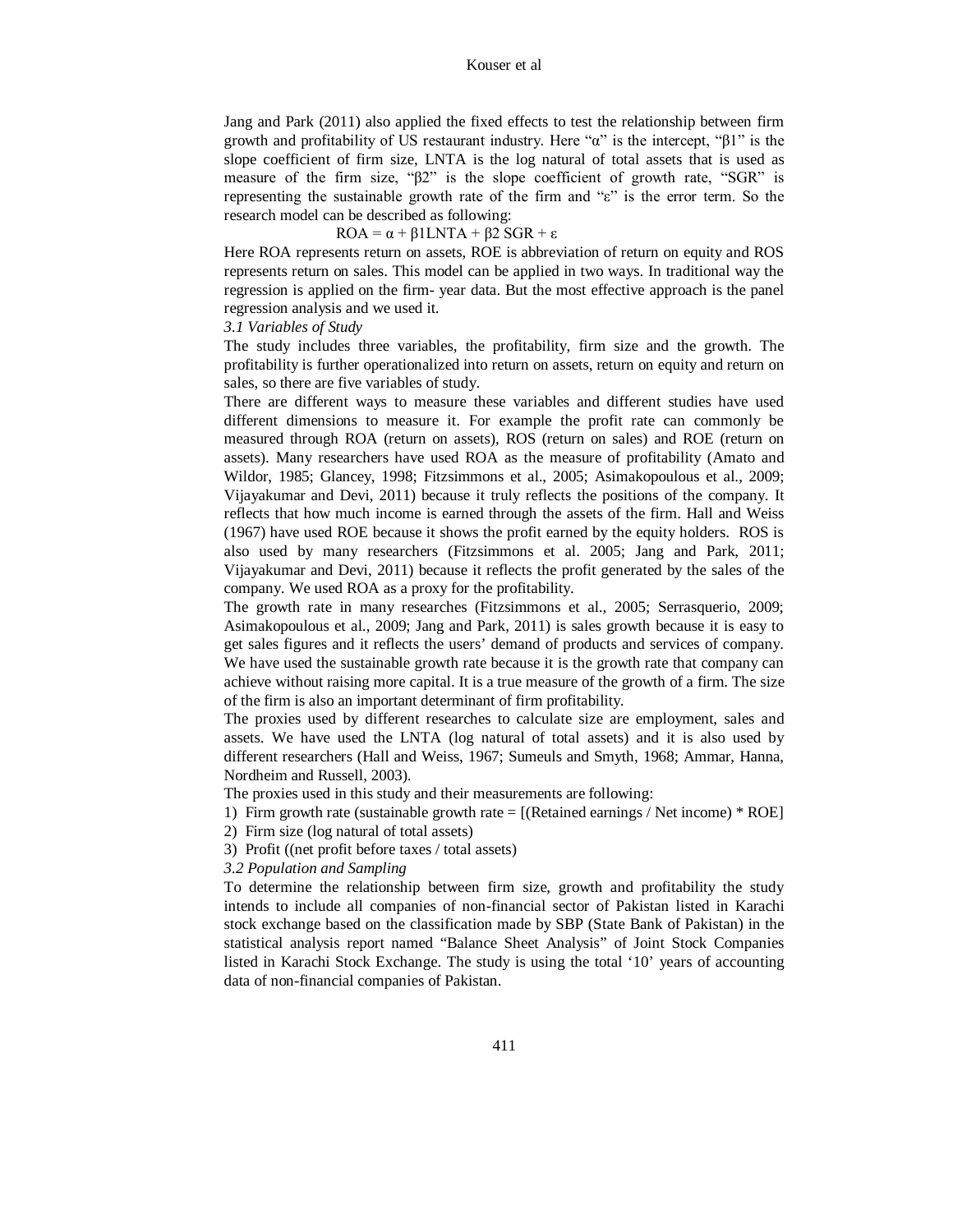Sample includes the units from the population. These units represent the whole population. Different statistical methods are used to draw the sample for example random sampling, systematic sampling, cluster sampling etc. We are using the stratified systematic sampling for this study.

The sample is selected on the basis of market capitalization of the companies at a particular time period. The top companies of each stratum are chosen in the same proportion which those strata have in the population. For example the textile sector is 7% of total population according to market capitalization. We have taken 14% from the textile sector due to the issues of unavailability of data. The same procedure is applied on the sectors that make up the total non-financial sector. The market capitalization and sampling detail is taken from Azeem and Kouser (2011).

The sample of study includes the 70 companies from non-financial sector listed in KSE Pakistan. The proportion of the companies in total sector and the number of companies included in the analysis from each sector are given in Table-1.

To determine the relationship between firm size, growth and profitability the study intends to include all companies of non-financial sector of Pakistan listed in Karachi stock exchange based on the classification made by SBP (State Bank of Pakistan) in the statistical analysis report named "Balance Sheet Analysis" of Joint Stock Companies listed in Karachi Stock Exchange. The study is using the total '10' years of accounting data of non-financial companies of Pakistan.

Sample includes the units from the population. These units represent the whole population. Different statistical methods are used to draw the sample for example random sampling, systematic sampling, cluster sampling etc. We are using the stratified systematic sampling for this study.

The sample is selected on the basis of market capitalization of the companies at a particular time period. The top companies of each stratum are chosen in the same proportion which those strata have in the population. For example the textile sector is 7% of total population according to market capitalization. We have taken 14% from the textile sector due to the issues of unavailability of data. The same procedure is applied on the sectors that make up the total non-financial sector. The market capitalization and sampling detail is taken from Azeem and Kouser (2011).

The sample of study includes the 70 companies from non-financial sector listed in KSE Pakistan. The proportion of the companies in total sector and the number of companies included in the analysis from each sector are given below:

### **4. Empirical Findings**

We conducted the diagnostic tests for the panel data techniques. We conducted Chow's structural break test for checking whether the groups have a common intercept. Following are the results in order for each hypothesis.

#### *4.1 ROA Regressed over LNTA*

To test first hypothesis "Profitability can be significantly determined by the Size" we conducted the Chow test of structural break to test whether companies have a common intercept or not. The results disclosed that intercept is not common for companies. Following are the output for chow test computed using gretl-1.9.9.

*Test for differing group intercepts* 

Null hypothesis: The groups have a common intercept,

Test statistic:  $F(69, 620) = 8.304$ 

 $p-value = P(F(69, 620) > 8.304) = 0.000$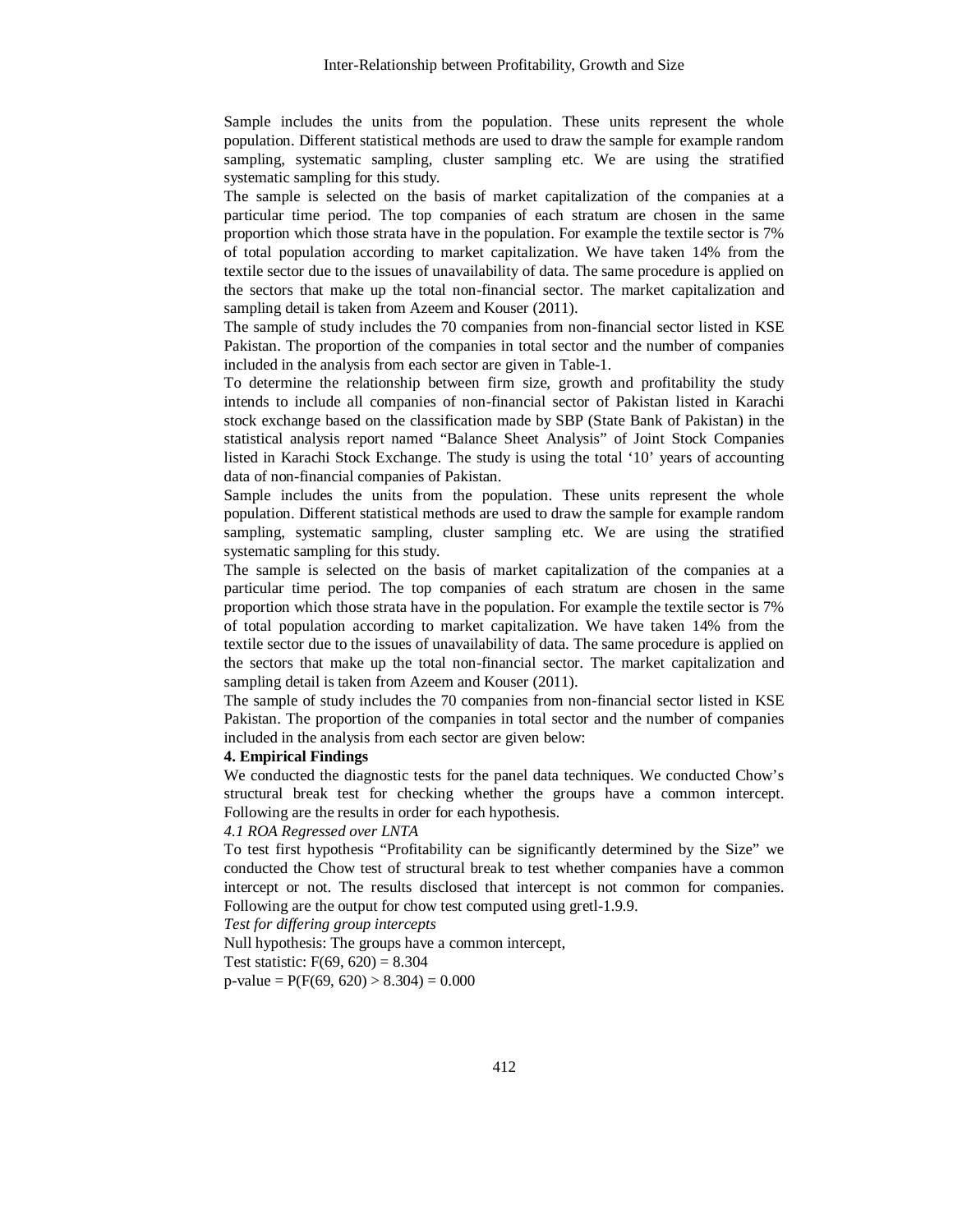#### Kouser et al

Based on the above test we are unable to choose the pooled OLS (ordinary least squares), so we used the fixed effects model. Fixed effects model is of two types, first in which only cross sectional effect is added, the second in which both the cross sectional and time period effect is created. Results of fixed effects are given below.

## **Panel 1: Fixed-effects, using 700 observations Included 70 cross-sectional units Time-series length = 10 Dependent variable: ROA**

|             | Coefficient | Std. Error | t-ratio | p-value |        |
|-------------|-------------|------------|---------|---------|--------|
| Const       | 19.42       | 6.25       | 3.11    | 0.00    | ***    |
| <b>LNTA</b> | $-3.07$     | 1.84       | $-1.67$ | 0.10    | $\ast$ |
| $dt_2$      | $-0.22$     | 1.84       | $-0.12$ | 0.90    |        |
| $dt$ 3      | 3.71        | 1.84       | 2.01    | 0.04    | $***$  |
| $dt_4$      | 4.92        | 1.87       | 2.63    | 0.01    | ***    |
| $dt_5$      | 4.77        | 1.91       | 2.50    | 0.01    | $**$   |
| $dt_6$      | 3.91        | 1.97       | 1.99    | 0.05    | $**$   |
| $dt_7$      | 3.51        | 2.02       | 1.74    | 0.08    | $\ast$ |
| $dt$ 8      | 2.73        | 2.08       | 1.31    | 0.19    |        |
| $dt$ 9      | 2.24        | 2.11       | 1.06    | 0.29    |        |
| dt 10       | 5.84        | 2.21       | 2.64    | 0.01    | ***    |
|             |             |            |         |         |        |

\*Significant at 10%

\*\* Significant at 5%

\*\*\* Significant at 1%

| R-squared  | 0.49                  | Adjusted R-squared | 0.42 |
|------------|-----------------------|--------------------|------|
| F(79, 620) | $5^{\circ}$<br>ے بی ا | $P-value(F)$       | 0.00 |

## *Wald test for joint significance of time dummies*

Asymptotic test statistic: Chi-square  $(9) = 18.41$  with p-value = 0.031

Results of the regression show that LNTA has the significance determination power for ROA. The relationship between both of them is negative as shown by negative sign with 3.07. However precision is low, as LNTA is significant at 10%. However time dummies show that each year has a significant impact on this relationship for the sample companies included in the analysis. R-squared (the coefficient of determination) is also good: 49%. Over all model's goodness of fit is also 42%. F-stat about the coefficients is also significant showing that slope coefficient is not zero.

## *4.2 ROA Regressed over SGR*

The second hypothesis of the study is about profitability and growth. Diagnostic test to choose between the OLS and Fixed Effects again provide evidence in favor of Fixed Effects.

*Test for differing group intercepts*

Null hypothesis: The groups have a common intercept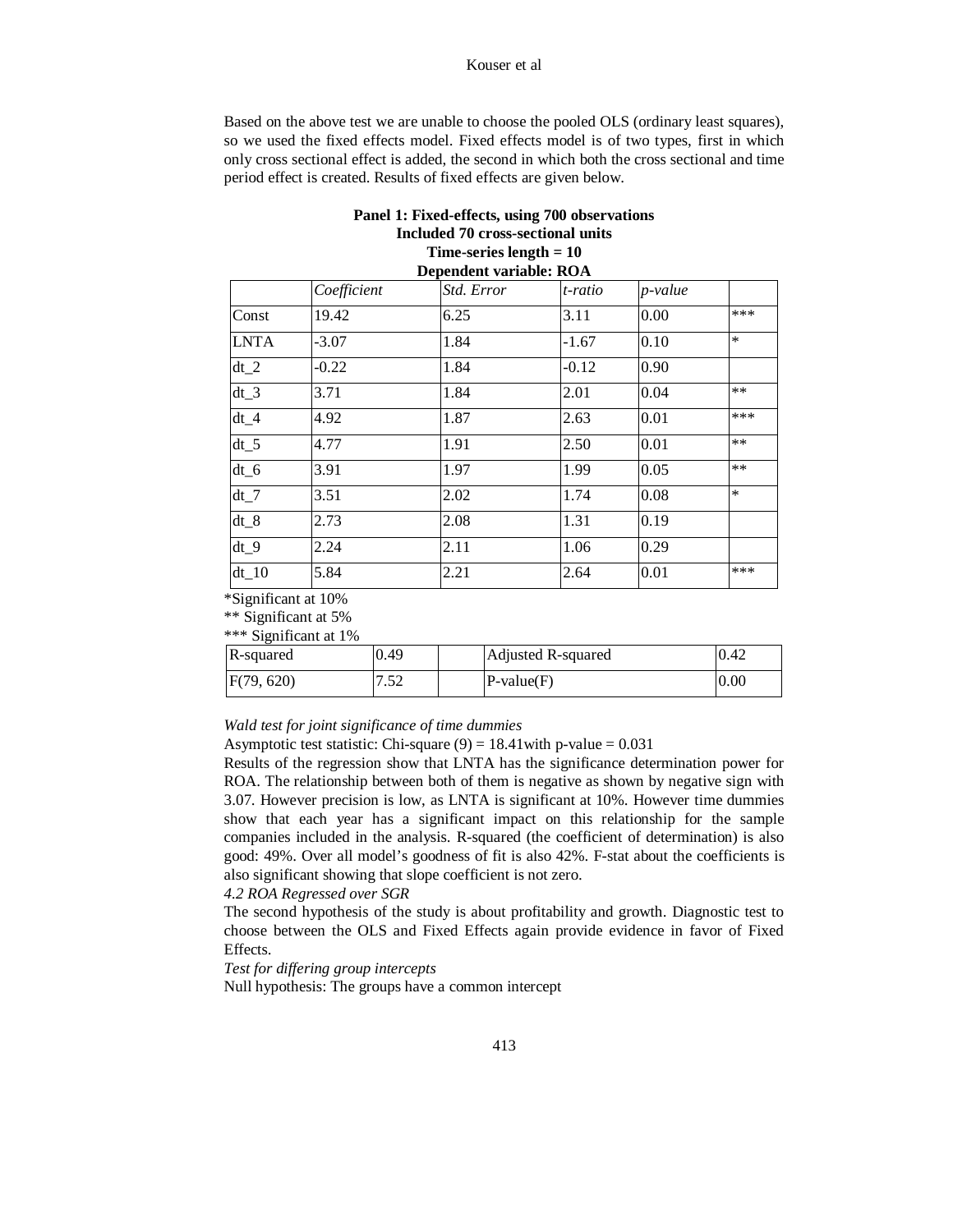Test statistic:  $F(69, 629) = 7.802$  with p-value =  $P(F(69, 629) > 7.802) = 0.000$ Fixed effects regression show that there is strong positive and significant relationship between the firm profitability and size. 49% R-squared shows high coefficient of determination and adjusted R-squared is 43%which is also good. F-stat is also significant and showing the model's overall validity. This show that increase in the growth will lead to the increase in profitability. Slope coefficient of growth however is low but there is high precision as shown by low value of the standard error  $(0.5)$ .

# **Panel 2: Fixed-effects, using 700 observations Included 70 cross-sectional units Time-series length = 10**

| Dependent variable: ROA |             |                   |         |            |     |  |  |
|-------------------------|-------------|-------------------|---------|------------|-----|--|--|
|                         | Coefficient | <i>Std. Error</i> | t-ratio | $p$ -value |     |  |  |
| Const                   |             | 0.500             | 27.392  | < 0.00001  | *** |  |  |
| Growth                  | 0.020       | 0.005             | 14.401  | 0.00001    | *** |  |  |

\*Significant at 10%

\*\* Significant at 5%

\*\*\* Significant at 1%

| R-squared  | 0.489 | Adjusted R-squared | 0.433 |
|------------|-------|--------------------|-------|
| F(70, 629) | 8.614 | $P-value(F)$       | 0.000 |

## *4.3 SGR Regressed over LNTA*

Testing for third hypothesis produced almost similar results; groups don't have common intercept. So we used the fixed effect test.

*Test for differing group intercepts*

Null hypothesis: The groups have a common intercept

Test statistic:  $F(69, 629) = 2.701$  with p-value =  $P(F(69, 629) > 2.70) = 0.000$ 

Results based on fixed effects estimation show that relationship between growth and size is also negative but not significant.However R-squared is 25% and adjusted R-squared is 16%, which is very low.Standard error of the estimator is large showing less precise results.

# **Panel3: Fixed-effects, using 700 observations Included 70 cross-sectional units Time-series length = 10**

| Dependent variable: Growth |             |            |          |                 |  |  |
|----------------------------|-------------|------------|----------|-----------------|--|--|
|                            | Coefficient | Std. Error | t-ratio  | <i>p</i> -value |  |  |
| Const                      | 35.152      | 41.019     | 0.857    | 0.392           |  |  |
| <b>ILNTA</b>               | $-7.502$    | 11.220     | $-0.669$ | 0.504           |  |  |

\*Significant at 10%

\*\* Significant at 5%

\*\*\* Significant at 1%

| R-squared  | 0.248 | Adjusted R-squared   0.164 |       |
|------------|-------|----------------------------|-------|
| F(70, 629) | 2.961 | $P-value(F)$               | 0.000 |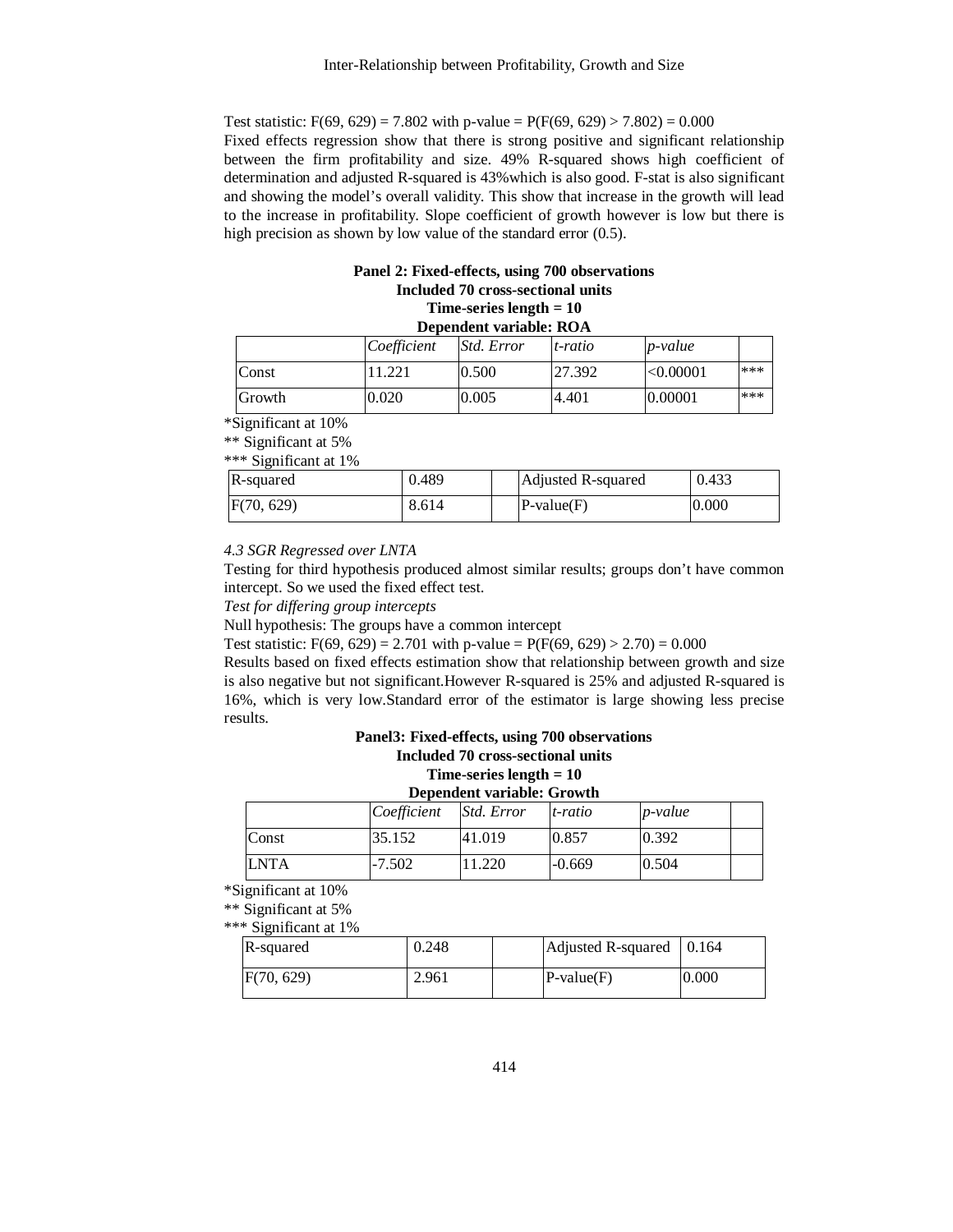## **5. Conclusion**

Various studies exhibited various findings. The Gibrat law also called Law of Proportionate Effect and the Law of Persistence of Profit are well known in literature. The findings of the previous research work cannot be generalized due to the changes in economic conditions of the countries, the limitation of the availability of the data and the sample biases.

Asimakopolous et al., (2009) used ROA as the measure of profitability and sales growth as the measure of growth. They depicted a positive relationship of growth and profitability. Vijayakumar and Devi (2011) worked on Indian automobile firms. They used ROA, ROE and ROS as the measure of profitability and growth was measured by compound growth rate of net sales in current price. The results also showed the positive relationship between profitability and growth. The positive relationship of profitability and growth was determined by Coad (2007). His sample was drawn from French manufacturing firms. He used the difference of logarithm of size and operating surplus / value added as the measures of growth and profitability respectively. The non-parametric analysis illustrated no clear relationship between growth and profit rate. The regression analysis showed a significant and positive relationship of profit rate and growth. Serrasquerio (2009) also found positive relationship of growth and profitability.

There are many studies which revealed different results from our study. Fitzsimons et al. (2005) could not find any relationship between profitability and growth. They studied the small and medium sized firms in Australia. Glancy (1998) also found the same results. Jang and Park (2011) analyzed the lag structure of growth and profitability in U.S hospitality industry. They illustrated that profit has a positive impact on growth but the profit is reduced by the growth of the firm.

There are many studies which worked on the firm size and firm growth. The negative relationship of size and growth was found by Jang and Park (2011). Das (1995) studied the firm size and growth in Indian computer hardware industry. He measured size by nominal sales deflated by CPI and growth as difference in logarithm of size of t+1 and t. the results revealed a strong negative relationship of growth and the size. No relationship between size and growth was found by Hymer and Pashigian (1962). Glancey (1998) worked on small manufacturing firms in Tayside region, the findings revealed a positive relationship of growth and size which is opposite to our results.

Asimakopolous et al. (2009) depicted that large firms have high profit. They found positive relationship of size and profitability. Ammar et.al, (2003) found negative relationship of profitability and size. Serrasqueiro (2009) also found positive relationship of size and profitability.

This study reveals that all the profitability has strong positive relationship with the growth of the firm; however size has less significant and negative impact on the profitability. The size and the growth have negative relationship. When the size of the firm is small, it grows faster. The profitability is not significantly influenced by the size of the firm but it is highly affected by the growth of the firm.

## **REFERENCES**

Alchian, A. (1950). Uncertainty, evolution, and economic theory.*The Journal of Political Economy*, 58, 211–221.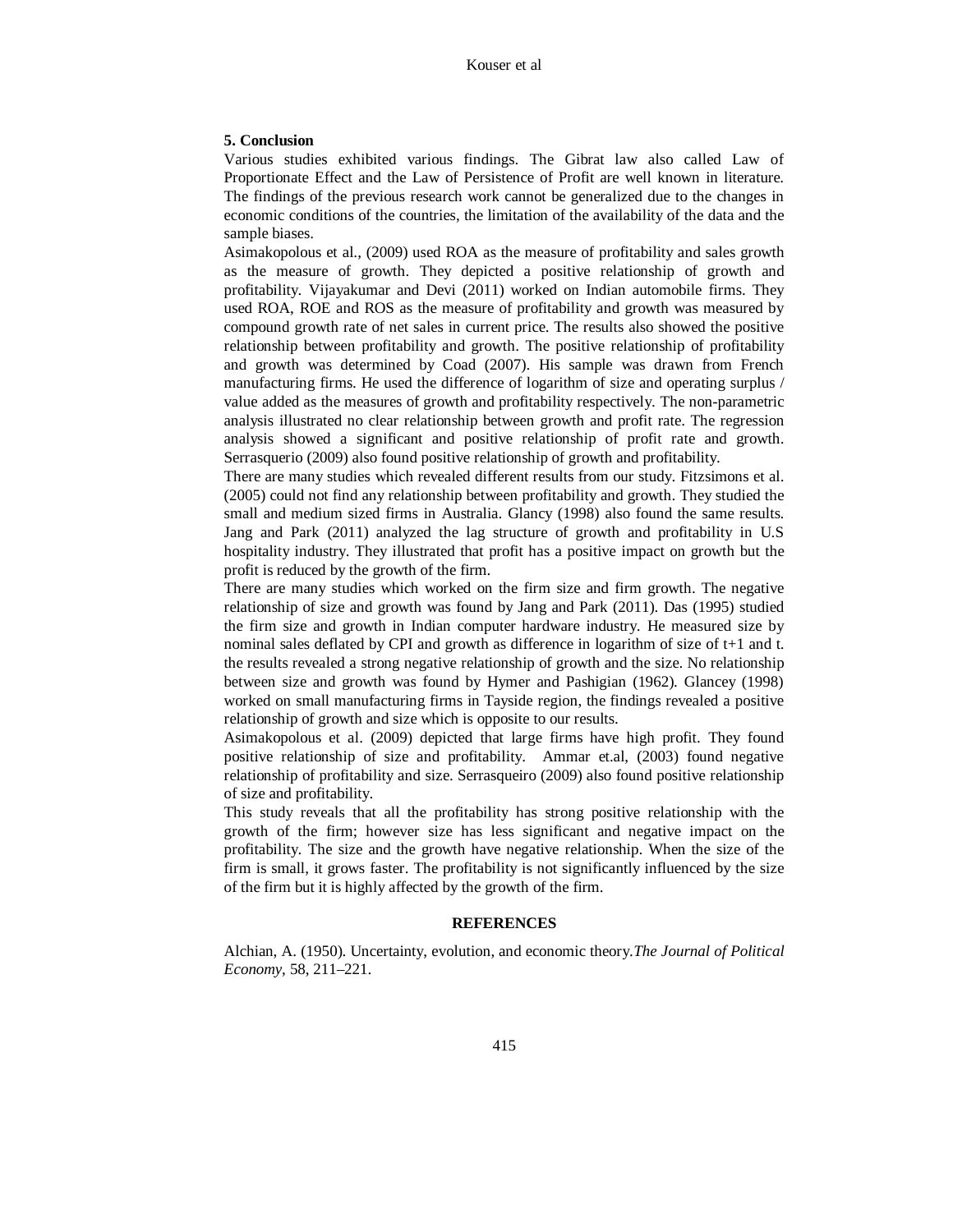Amato, L. and Wilder, R.P. (1985). The effects of firm size on profit rate in U.S. manufacturing. *Southern Economics Journal,* 52, 181–190.

Ammar, A., Hanna, A.S., Nordheim, E.V. and Russell, J.S. (2003). Indicator Variables Model of Firm's Size-Profitability Relationship of Electrical Contractors Using Financial and Economic Data. *Journal of Construction Engineering and Management*, 129(2), 192- 197.

Asimakopoulous, I., Samitas, A. and Papadogonas, T. (2009). Firm-specific and economy wide determinants of firm profitability Greek evidence using panel data. *Managerial Finance,* 35, 930-939.

Asteriou, D. and Hall, S.G. (2007). APPLIED ECONOMETRICS (Revised Edition).Houndmills, Basingstoke, Hampshire RG21 6XS and 175 Fifth Avenue, New York, N.Y. 10010 Companies and representatives throughout the world.

Audretsch, D.B., Klomp, L., Santarelli, E. and Thurik, A.R. (2004). Gibrat's Law: are the services different? *Review of Industrial Organization,* 24(3), 301–324.

Audretsch, D.B., Santarelli, E. and Vivarelli, M. (1999). Start-up size and industrial dynamics: some evidence from Italian manufacturing. *International Journal of Industrial Organization,* 17 (7), 965–983.

Azeem, M., Rehana,K. (2011). International Accounting Standards and Value Relevance of Book value and Earnings: Panel study from Pakistan. *International Journal of Contemporary Business Studies,* 2, 18-35.

Baldwin, J.R. (1995). *The Dynamics of Industrial Competition*: A North American Perspective. Cambridge: Cambridge University Press.

Bartel, A. (1995). Training, wage growth and job performance: evidence from a company database. *Journal of Labor Economics,* 13 (3), 401-25.

Bottazzi, G., Dosi, G., Lippi, M., Pammolli, F. and Riccaboni, M. (2001).Innovation and corporate growth in the evolution of the drug industry. *International Journal of Industrial Organization,* 19, 1161–1187.

Chandler, G. N., Baucus and D.A. (1996). Gauging performance in emerging businesses: longitudinal evidence and growth pattern analysis. In: Reynolds, P.D., Birley, S., Butler, J.E., Bygrave, W.D., Davidsson, P., Gartner, W.B., McDougall, P.P. (Eds.), *Frontiers of Entrepreneurship Research*, 491-504.

Chandler, G.N. and Jansen, E. (1992). The founder's self-assessed competence and venture performance. *Journal of Business Venturing,* 7, 223–236.

Chesher, A. (1979). Testing the law of proportionate effect. *The Journal of Industrial Economics,* 27 (4), 403–411.

Coad, A. (2007).Testing the principle of 'growth of the fitter': the relationship between profits and firm growth. *Structural Change and Economic Dynamics* 18, 370–386.

Coad, A. (2009). *The Growth of Firms*: A Survey of Theories and Empirical Evidence. *Edward Elgar Publishing.*

Contini, B. and Revelli, R. (1989).The relationship between firm growth and labor demand.*Small Business Economics,* 1(4), 309–314.

Cowling, M. (2004).The growth-profit nexus. *Small Business Economics,* 22, 1–9.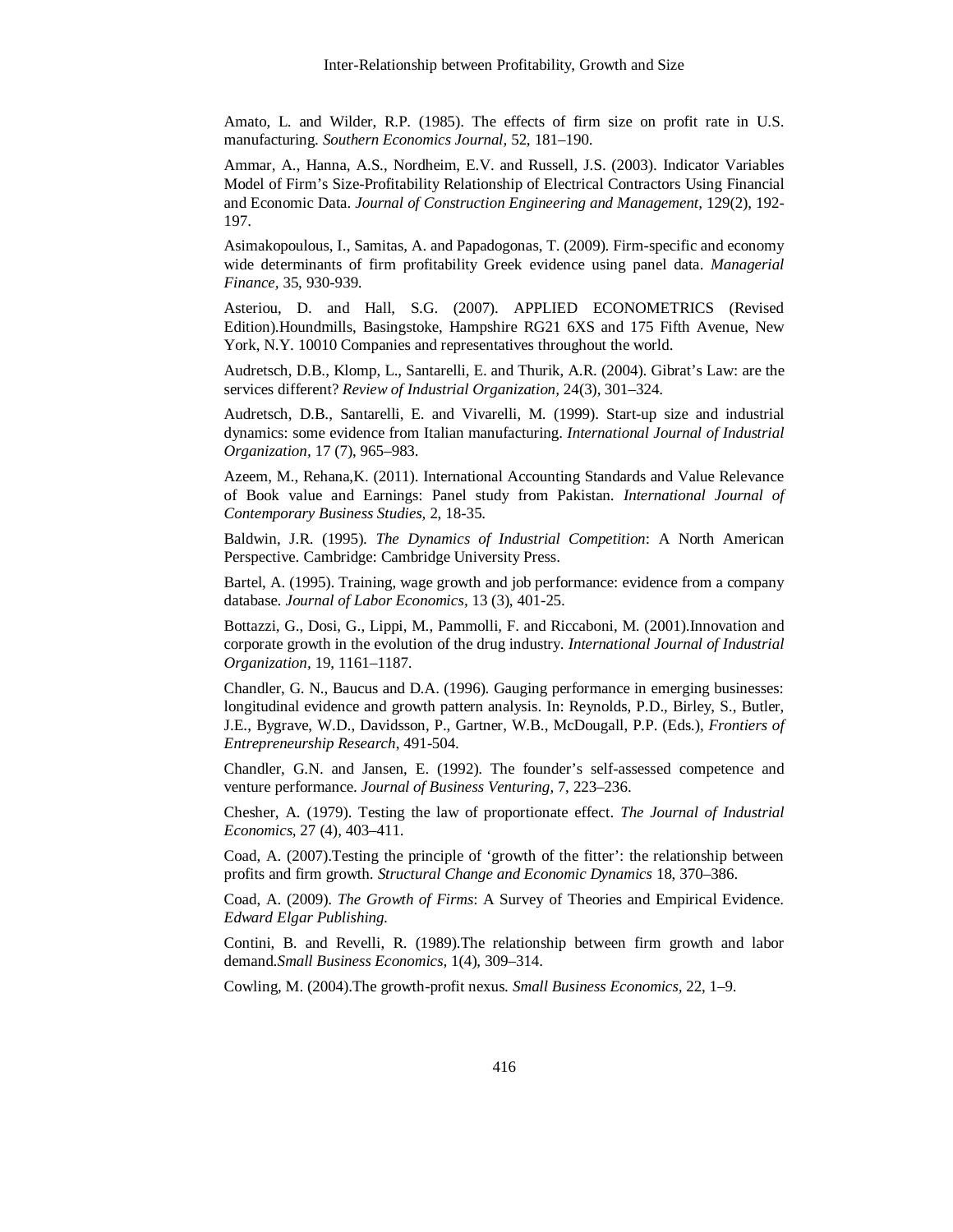Das, S. (1995). Size, age and firm growth in an infant industry: The computer hardware industry in India. *International Journal of Industrial Organization,* 13, 111-126.

Delmar, F., Davidsson, P. and Gartner, W.B (2003). Arriving at the high-growth firm. *Journal of Business Venturing,* 18, 189-216.

Dosi, G. (2005). Statistical Regularities in the Evolution of Industries: A Guide through some Evidence and Challenges for the Theory. Pisa, Sant'Anna School of Advanced Studies, LEM [Working Paper] Series 2005/17.

Dunne, P. and Hughes, A. (1994). Age, size, growth and survival: UK companies in the 1980s. *The Journal of Industrial Economics,* 42(2), 115–140.

Evans, D.S. (1987). Tests of alternative theories of firm growth.*The Journal of Political Economy,* 95(4), 657–674.

Fitzsimmons, J.R., Steffens, P.R., and Douglas E.J. (2005). Growth and Profitability in Small and Medium Sized Australian Firms. AGSE Entrepreneurship Exchange, Melbourne, February 2005.

Geroski, P.A. (2000). The growth of firms in theory and practice. In: Foss, N., Mahnke, V. (Eds.), New Directions in Economic Strategy Research. *Oxford University Press, Oxford*.

Geroski, P.A. and Mazzucato, M. (2002).Learning and the sources of corporate growth.*Industrial and Corporate Change,* 11(4), 623–644.

Gibrat, R. (1931). *Les InegalitesEconomiques*. Paris: Librairie du RecueilSirey.

Giordano, J.N. (2003). Using the survivor technique to estimate returns to scale and optimum firm size. *The BE Journal of Economic Analysis and Policy,* 3(1), 14-15

Glancey, K. (1998).Determinants of growth and profitability in small entrepreneurial firms. *International journal of Entrepreneurial Behavior and Research,* 4(1), 18-27.

Goddard, J., Molyneux, P. and Wilson, J. (2004). Dynamics of growth and profitability in banking.*Journal of Money, Credit and Banking,* 36, 1069–1091.

Greiner, L. (1972). Evolutions and Revolutions as Organizations Grow. *Harvard Business Review,* 50, 37-46.

Gschwandtner, A. (2005). Profit Persistence in the ´Very` Long Run: Evidence from Survivors and Exiters. *Applied Economics*, 37, 793-806.

Hall, B.H. (1987). The relationship between firm size and firm growth in the US manufacturing sector. *The Journal of Industrial Economics,* 35(4), 583–606.

Hall, M. and Weiss, L. (1967).Firm size and profitability. *The Review of Economics and Statistics,* 49, 319–331.

Harhoff, D., Stahl, K. and Woywode, M. (1998). Legal form, growth and exit of West German firms-empirical results for manufacturing, construction, trade and service industries. The *Journal of Industrial Economics,* 46(4), 453–488.

Hart, P.E. and Oulton, N. (1999). Gibrat, galton and job generation. *International Journal of the Economics of Business,* 6 (2), 149–164.

Hart, P.E. and Prais, S.J. (1956). The analysis of business concentration: a statistical approach. *Journal of the Royal Statistical Society,* 119 (2), 150–191.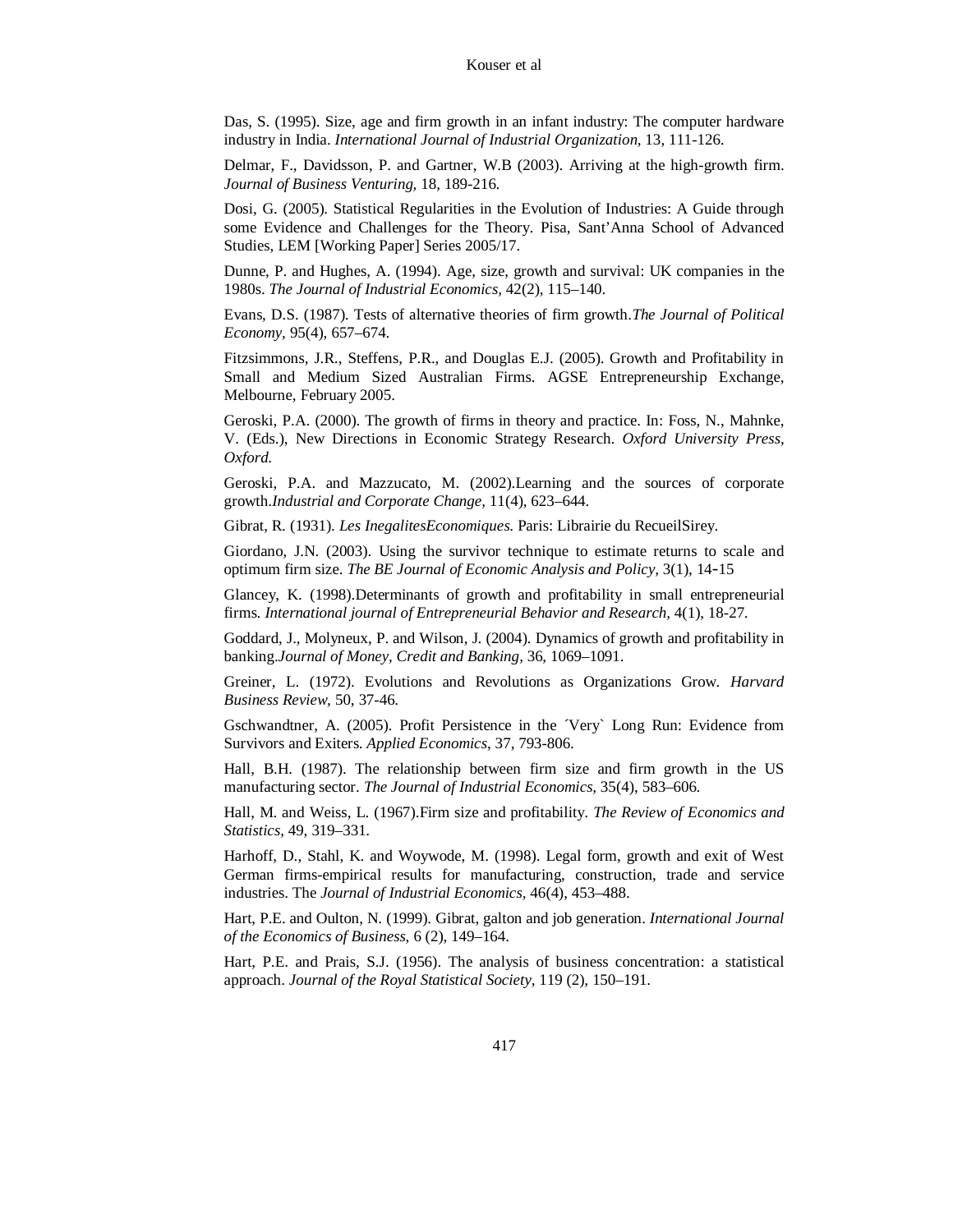Heshmati and Almas (2001). On the Growth of Micro and Small Firms: Evidence from Sweden. *Small Business Economics,* 17, 213-228.

Hoy, F., McDougall, P.P. and D'Souza, D.E. (1992). Strategies and environments of high-growth firms. In D.L. Sexton and J.D. Kasarda (eds.). The state of the art of entrepreneurship. Boston: PWS-Kent, 341-357.

Hymer, S. and Pashigian, P. (1962).Firm size and rate of growth.*The Journal of Political Economy*, 70(6), 556-569.

Jang, S. and Park, K. (2011).Inter-relationship between firm growth and profitability.*International Journal of Hospitality Management,* 30, 1027-1035.

McConnell, J. (1946). 1942 Corporate Profits by Size of Firm. *Survey of Current Business*, 26 (1), 10-16.

Kaldor, N. (1966). Causes of the Slow Rate of Economic Growth of the United Kingdom: An Inaugural Lecture. Cambridge University Press, Cambridge, UK.

Kumar, M.S. (1985). Growth, acquisition activity and firm size: evidence from the United Kingdom. *The Journal of Industrial Economics,* 33(3), 327–338.

Lieberman, M.B., and Mongomery, D.B. (1998). First - mover advantages. *Strategic Management Journal,* 9, 41-58.

MacMillan, I. C. and Day, D.L. (1987). Corporate ventures into industrial markets: Dynamics of aggressive entry. *Journal of Business Venturing,* 2(1), 29-39.

Markman, G.D. and Gartner, W.B. (2002). Is extraordinary growth profitable? A study of Inc 500 high-growth companies. *Entrepreneurship Theory and Practice,* 27, 65–76.

Marris, R. (1964). The Economic Theory of Managerial Capitalism.MacMillan, London.

Marris, R. (1967). The Economic Theory of 'Managerial' Capitalism.Macmillan, London.

Mata, J and Portugal, P. (1994).Life duration of new firms. *The Journal of Industrial Economics,* 42(3), 227–245.

Mendelson, H. (2000). Organizational architecture and success in the information technology industry. *Management Science,* 46, 513–529.

Mueller, D. (1972). A life cycle theory of the firm. *The Journal of Industrial Economics,* 20, 199-219.

Mueller, D. (1977). The persistence of profits above the norm. *Economica,* 44, 369–380.

Papadogonas, T. (2005). The financial performance of large and small firms: evidence from Greece. *International Journal of Financial Services Management,* 2(1), 14-20.

Penrose, E. (1959). The Theory of the Growth of the Firm. Wiley Publishers, New York.

Reid, G.C. (1995). Early life-cycle behaviour of micro-firms in Scotland. *Small Business Economics,* 7, 89–95.

Roper, S. (1999).Modelling Small Business Growth and Profitability. *Small Business Economics*, 13, 235-252.

Rufin, R. (2007). Sales growth of Spanish tourist firms: some implications of Gibrat's Law on marketing management. *Tourism Management,* 28, 788–805.